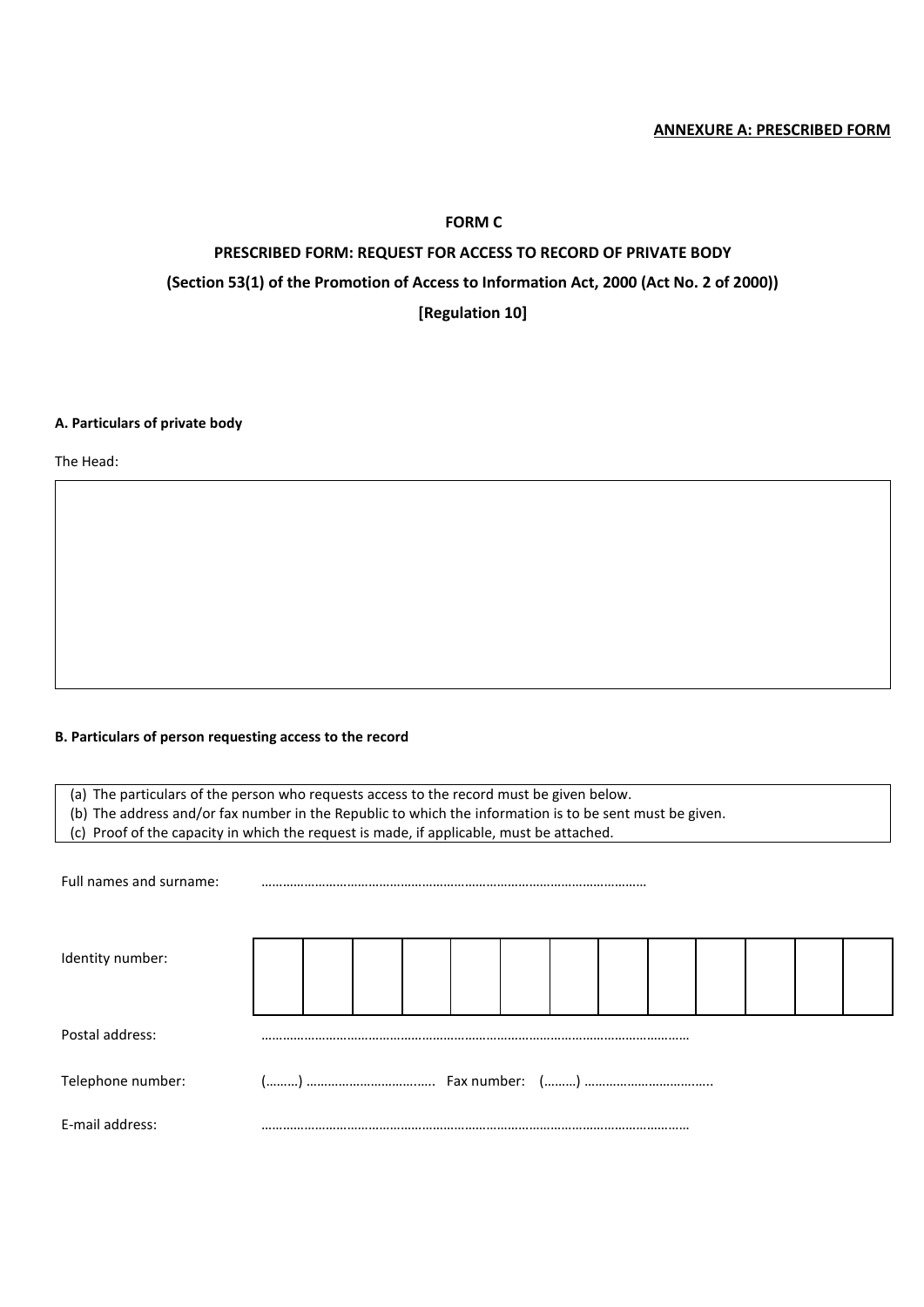Capacity in which request is made, when made on behalf of another person:

#### **C. Particulars of person on whose behalf request is made**

This section must be completed ONLY if a request for information is made on behalf of another person.

Full names and surname:

| Ident<br>$\cdots$ under. $\cdots$ |  |  |  |  |  |  |
|-----------------------------------|--|--|--|--|--|--|

#### **D. Particulars of record**

 $(a)$  Provide full particulars of the record to which access is requested, including the reference number if that is known to you, to enable the record to be located.  $|$ (b) If the provided space is inadequate, please continue on a separate folio and attach it to this form. The requester must sign all the additional folios.

……………………………………………………………………………………………………………………………………………..………….………….………….………….………….……

……………………………………………………………………………………………………………………………………………..………….………….………….………….………….……

……………………………………………………………………………………………………………………………………………..………….………….………….………….………….……

……………………………………………………………………………………………………………………………………………..………….………….………….………….………….……

……………………………………………………………………………………………………………………………………………..………….………….………….………….………….……

……………………………………………………………………………………………………………………………………………..………….………….………….………….………….……

……………………………………………………………………………………………………………………………………………..………….………….………….………….………….……

1. Description of record or relevant part of the record:

#### 2. Reference number, if available: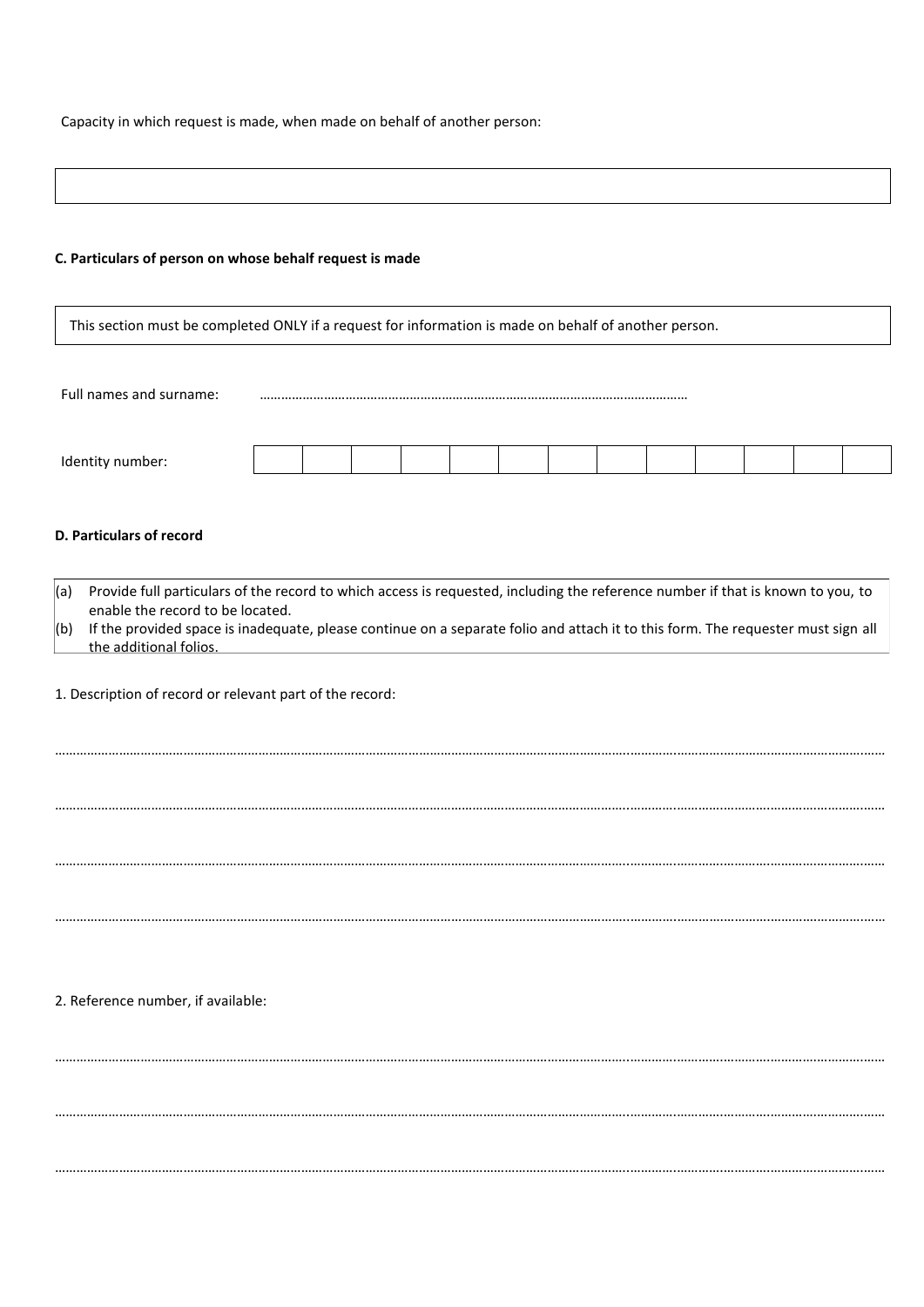#### 3. Any further particulars of record:

# ……………………………………………………………………………………………………………………………………………..………….………….………….………….………….…… ……………………………………………………………………………………………………………………………………………..………….………….………….………….………….…… ……………………………………………………………………………………………………………………………………………..………….………….………….………….………….……

## **E. Fees**

| (a) | A request for access to a record, other than a record containing personal information about yourself, will be processed<br>only after a request fee has been paid. |
|-----|--------------------------------------------------------------------------------------------------------------------------------------------------------------------|
| (b) | You will be notified of the amount required to be paid as the request fee.                                                                                         |
| (c) | The fee payable for access to a record depends on the form in which access is required and the reasonable time required<br>to search for and prepare a record.     |
| (d) | If you qualify for exemption of the payment of any fee, please state the reason for exemption.                                                                     |

Reason for exemption from payment of fees:

……………………………………………………………………………………………………………………………………………..………….………….………….………….………….……

……………………………………………………………………………………………………………………………………………..………….………….………….………….………….……

……………………………………………………………………………………………………………………………………………..………….………….………….………….………….……

……………………………………………………………………………………………………………………………………………..………….………….………….………….………….……

## **F. Form of access to record**

If you are prevented by a disability to read, view or listen to the record in the form of access provided for in 1 to 4 below, state your disability and indicate in which form the record is required.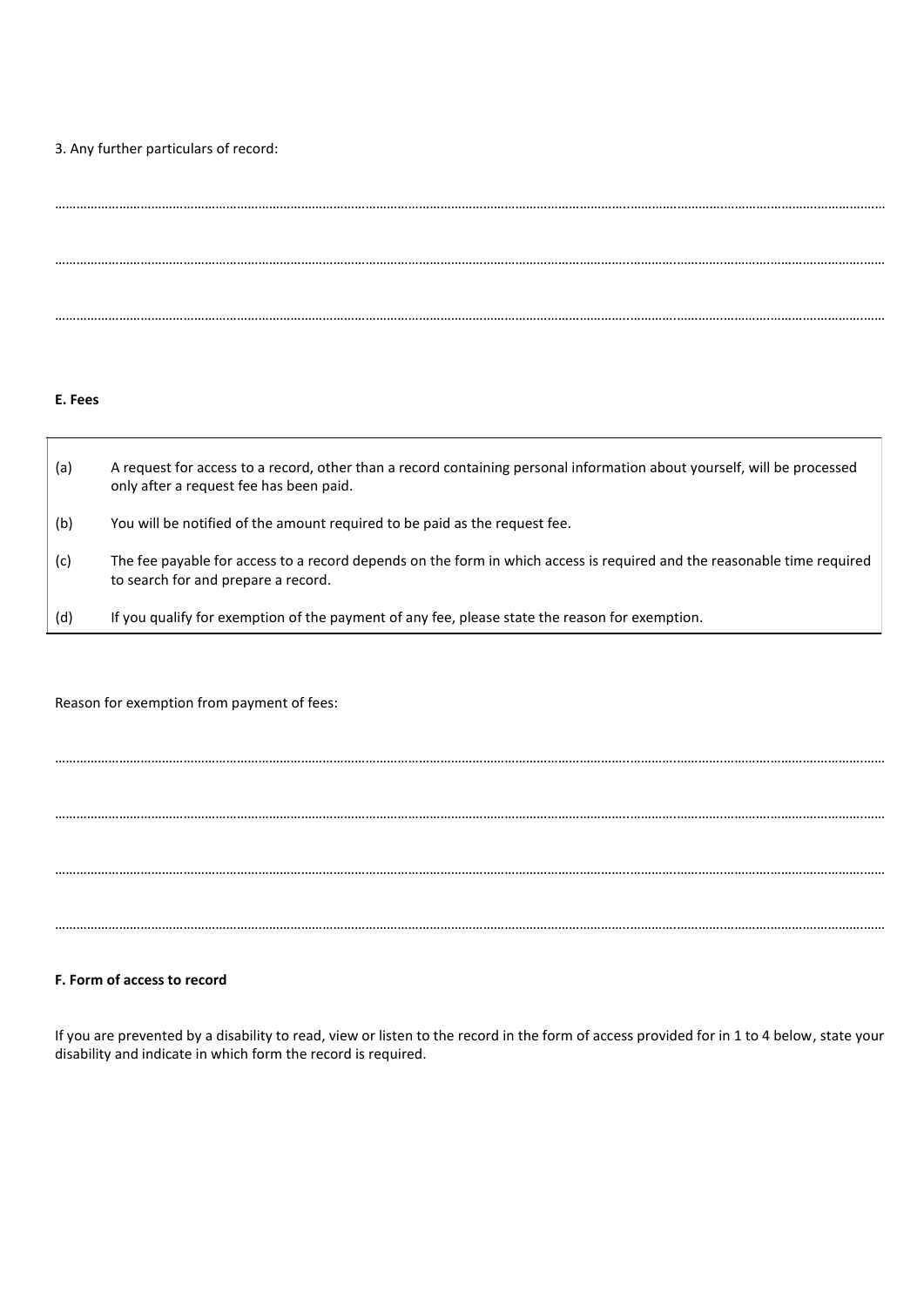| Disability:<br>Form in which record is required:                                                                                                            |
|-------------------------------------------------------------------------------------------------------------------------------------------------------------|
| Mark the appropriate box with an <b>X</b> .                                                                                                                 |
| NOTES:                                                                                                                                                      |
| (a) Compliance with your request for access in the specified form may depend on the form in which the record is<br>available.                               |
| (b) Access in the form requested may be refused in certain circumstances. In such a case you will be informed if access<br>will be granted in another form. |
| The fee payable for access to the record, if any, will be determined partly by the form in which access is requested.<br>(C)                                |

| 1. If the record is in written or printed form:                                                                                                     |                                                                                                                  |                     |                             |                                                                   |  |           |  |  |  |
|-----------------------------------------------------------------------------------------------------------------------------------------------------|------------------------------------------------------------------------------------------------------------------|---------------------|-----------------------------|-------------------------------------------------------------------|--|-----------|--|--|--|
|                                                                                                                                                     | copy of record*                                                                                                  |                     | inspection of record        |                                                                   |  |           |  |  |  |
| 2. If record consists of visual images -                                                                                                            |                                                                                                                  |                     |                             |                                                                   |  |           |  |  |  |
| (this includes photographs, slides, video recordings, computer-generated images, sketches, etc.):                                                   |                                                                                                                  |                     |                             |                                                                   |  |           |  |  |  |
|                                                                                                                                                     | view the images                                                                                                  | copy of the images* |                             | transcription of the<br>images*                                   |  |           |  |  |  |
| 3. If record consists of recorded words or information which can be reproduced in sound:                                                            |                                                                                                                  |                     |                             |                                                                   |  |           |  |  |  |
|                                                                                                                                                     | transcription of soundtrack*<br>listen to the<br>soundtrack<br>(written or printed document)<br>(audio cassette) |                     |                             |                                                                   |  |           |  |  |  |
| 4. If record is held on computer or in an electronic or machine-readable form:                                                                      |                                                                                                                  |                     |                             |                                                                   |  |           |  |  |  |
|                                                                                                                                                     | printed copy of record*                                                                                          |                     | printed copy of information | copy in computer<br>readable form*<br>(stiffy or compact<br>disc) |  |           |  |  |  |
| *If you requested a copy or transcription of a record (above), do you wish the copy or<br>transcription to be posted to you?<br>Postage is payable. |                                                                                                                  |                     |                             |                                                                   |  | <b>NO</b> |  |  |  |
|                                                                                                                                                     |                                                                                                                  |                     |                             |                                                                   |  |           |  |  |  |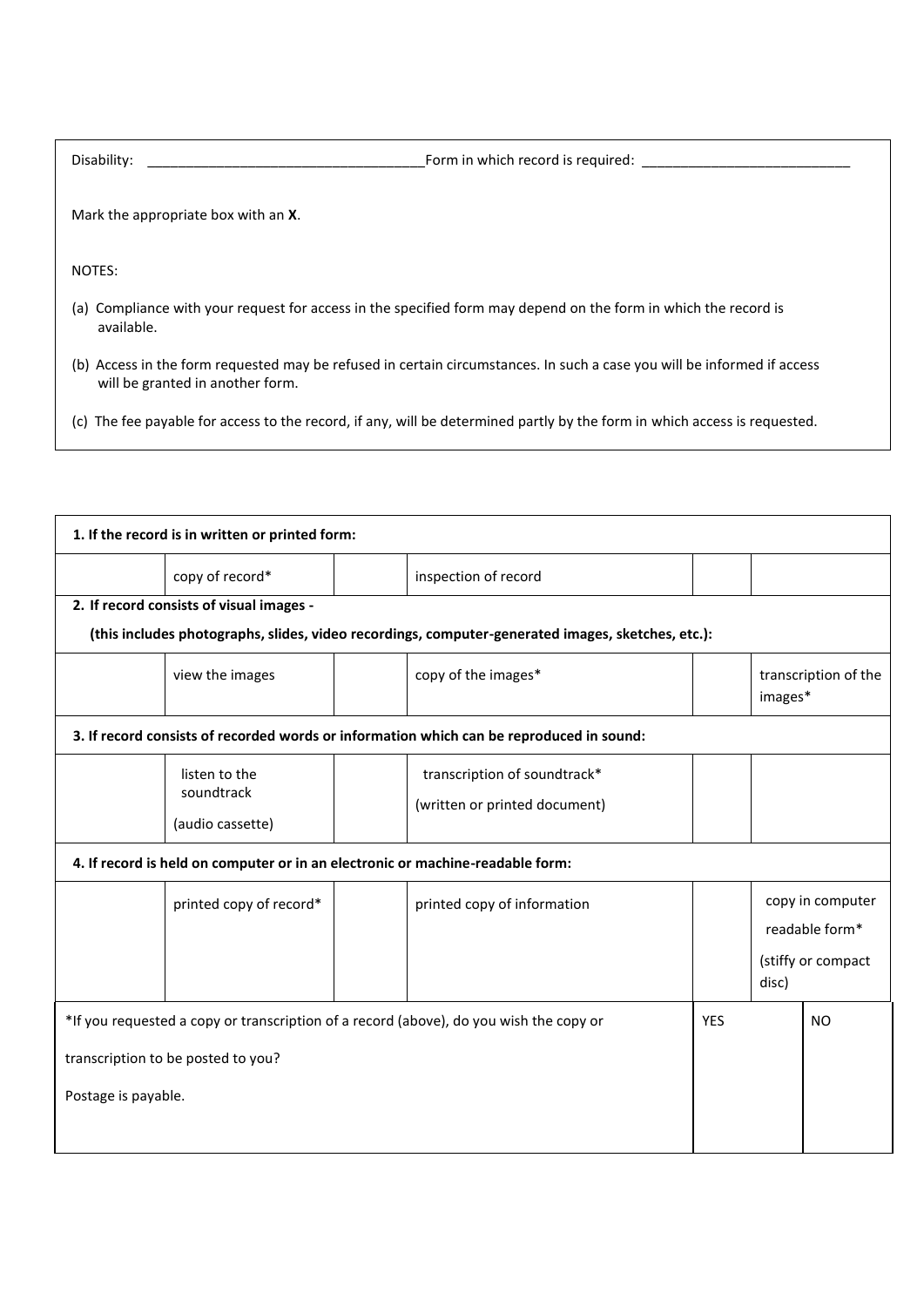#### **G. Particulars of right to be exercised or protected**

If the provided space is inadequate, please continue on a separate folio and attach it to this form.

……………………………………………………………………………………………………………………………………………..………….………….………….………….………….……

……………………………………………………………………………………………………………………………………………..………….………….………….………….………….……

……………………………………………………………………………………………………………………………………………..………….………….………….………….………….……

……………………………………………………………………………………………………………………………………………..………….………….………….………….………….……

……………………………………………………………………………………………………………………………………………..………….………….………….………….………….……

……………………………………………………………………………………………………………………………………………..………….………….………….………….………….……

**The requester must sign all the additional folios.**

1. Indicate which right is to be exercised or protected:

2. Explain why the record requested is required for the exercise or protection of the aforementioned right:

#### **H. Notice of decision regarding request for access**

You will be notified in writing whether your request has been approved / denied. If you wish to be informed in another manner, please specify the manner and provide the necessary particulars to enable compliance with your request.

……………………………………………………………………………………………………………………………………………..………….………….………….………….………….……

How would you prefer to be informed of the decision regarding your request for access to the record?